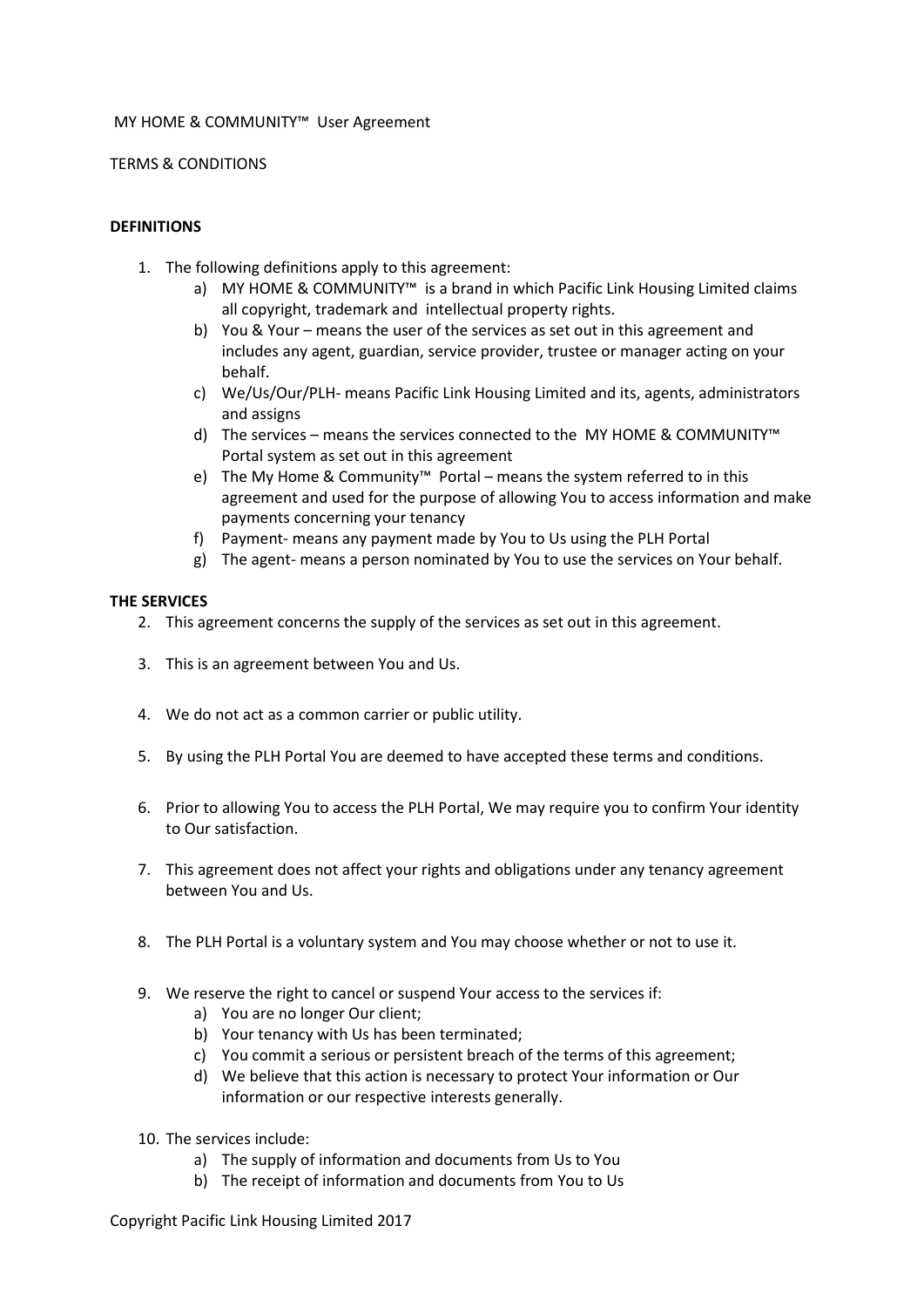- c) The facility to make payments due from You to Us
- d) Any other function which We may add to the services from time to time

## **PAYMENTS**

- 11. We do not handle any payments made through the MY HOME & COMMUNITY™ Portal. All financial transactions made via the MY HOME & COMMUNITY™ Portal are made through the BPOINT system. The BPOINT system is not owned or operated by Us and is an independent system for facilitating financial transactions.
- 12. You are responsible for the accuracy of any information which You provide us or enter into the BPOINT system.
- 13. You can change the payment details used through BPOINT at any time.
- 14. By making a Payment using the BPOINT system You agree:
	- a) To accept and be bound by the terms and conditions for use of the BPOINT service
	- b) That any Payment made via the MY HOME & COMMUNITY™ Portal is a financial transaction involving BPOINT and Your financial institution.
	- c) Payments being made through the MY HOME & COMMUNITY™ Portal must be duly cleared and receipted through the BPOINT system to be acknowledged as paid.
- 15. If Your payment is declined for any reason You should first contact Your financial institution. If your financial institution cannot assist, You may contact Us about the problem.
- 16. If You consider that an incorrect payment has been made, then you should contact Us to discuss the issue as soon as possible.
- 17. Payments will be processed in accordance with the arrangements existing between the BPOINT system and Your financial institution. Payments made via the BPOINT system may take up to 2 business days appear on your rental account. Any error in your rental account should be reported as soon as possible.
- 18. You agree to comply with any terms and conditions Your financial institution account/s and accept any fee they may impose from your account. Normally, there is no fee payable by You for using either the MY HOME & COMMUNITY™ Portal or the BPOINT system however You acknowledge that your financial institution may impose a fee debited from your account with respect to payments from that account. We suggest that You contact your financial institution if You are concerned about this.
- 19. If Your financial institution account has insufficient funds to complete a payment You agree to be liable and pay for any fee or charge imposed upon Us by BPOINT or Our financial institution arising as a result of any dishonoured payment.
- 20. You can make the following types of payments using the MY HOME & COMMUNITY™ Portal:
	- a) Rent
	- b) Water usage charges, Bond Payments, Repair payments and Other Payments as approved by us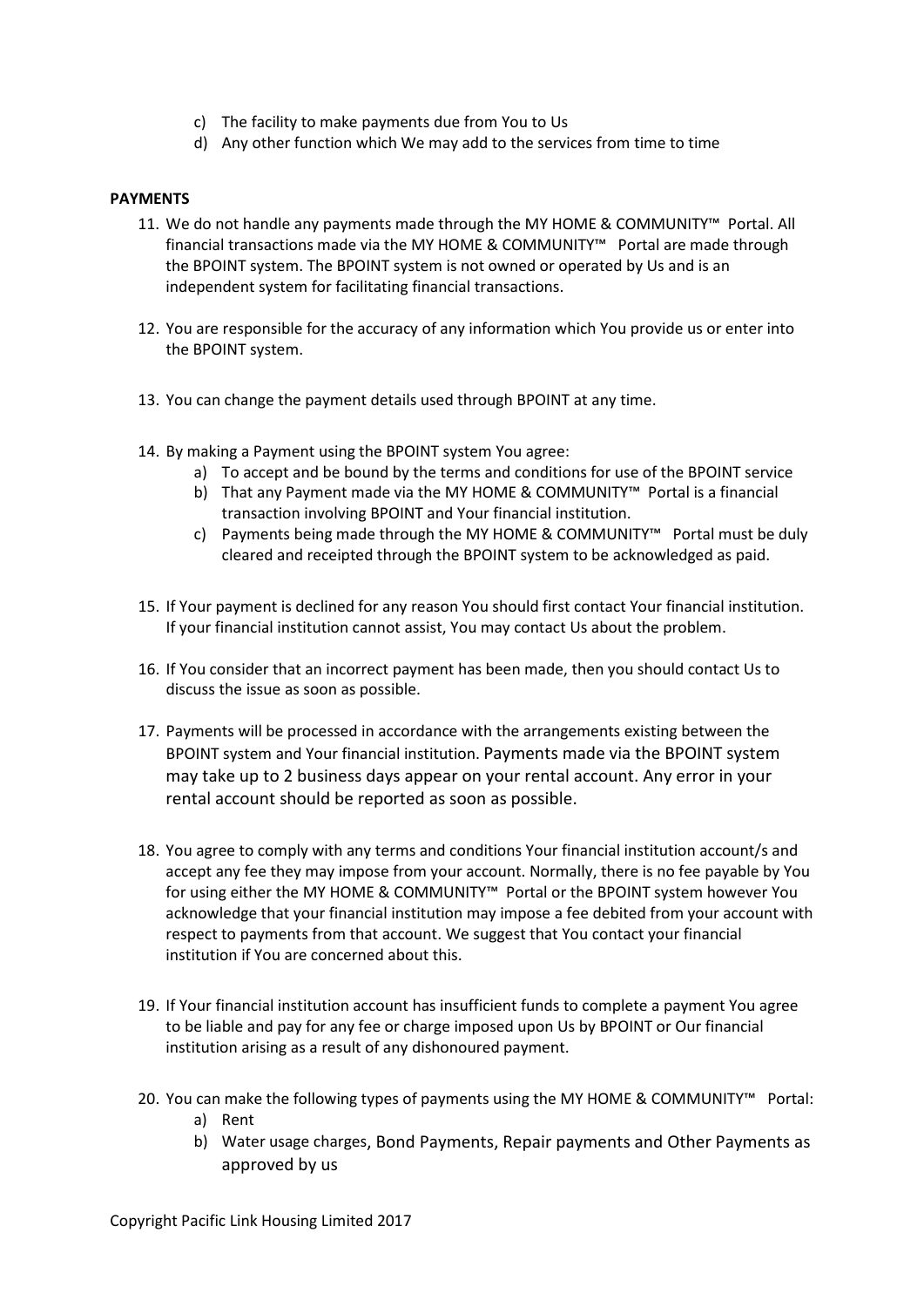- c) Program payments (for example any program or service offered by Us in which You participate for which a fee is payable)
- 21. Any payments to Us arranged by way of direct debit from Your financial institution account shall operate separately from the MY HOME & COMMUNITY™ Portal unless otherwise authorised by Us. If you organise a recurring payment through the BPOINT system you should make sure that You advise Us of any required changes to Your direct debit arrangement to ensure you do not duplicate payments.

## **SOCIAL MEDIA & SMS**

- 22. There may be links available through the MY HOME & COMMUNITY™ portal to communicate between You and Us via social media websites such as Facebook and Twitter or via SMS Text or an App such as WhatsApp.
- 23. You acknowledge that information or documents delivered via social media or SMS are not necessarily private or secure. We make no promise or warranty as to the use or the security of the information You may send Us using social media or SMS text other than our legal obligations with respect to storage of such information when received by Us. Any information or documents which You provide us which are private or confidential in nature should not provided using social media but should be provided directly through the MY HOME & COMMUNITY™ Portal or directly to Our office or staff.
- 24. You must not use social media sites (including any web-site or App) to denigrate, defame, harass or deliberately offend Us or Our staff, officers, associates or tenants.
- 25. We will not charge you to send or receive SMS text messages while using the services. You may be charged for sending or receiving SMS text messages or data charges by your carrier while using the services. Any such charges are Your responsibility.

#### **PRIVACY**

- 26. We do not collect or hold any financial details you may enter through the BPOINT system.
- 27. Our Privacy Policy is applicable to any information We receive from You via the MY HOME & COMMUNITY™ Portal. This policy may be accessed through our web-site or by clicking this link.
- 28. You are not obliged to use the MY HOME & COMMUNITY™ portal and any information of a private or confidential nature may be passed on to one of Our staff directly.
- 29. Any breach of privacy should be reported to Us promptly.

#### **THIRD PARTY USE**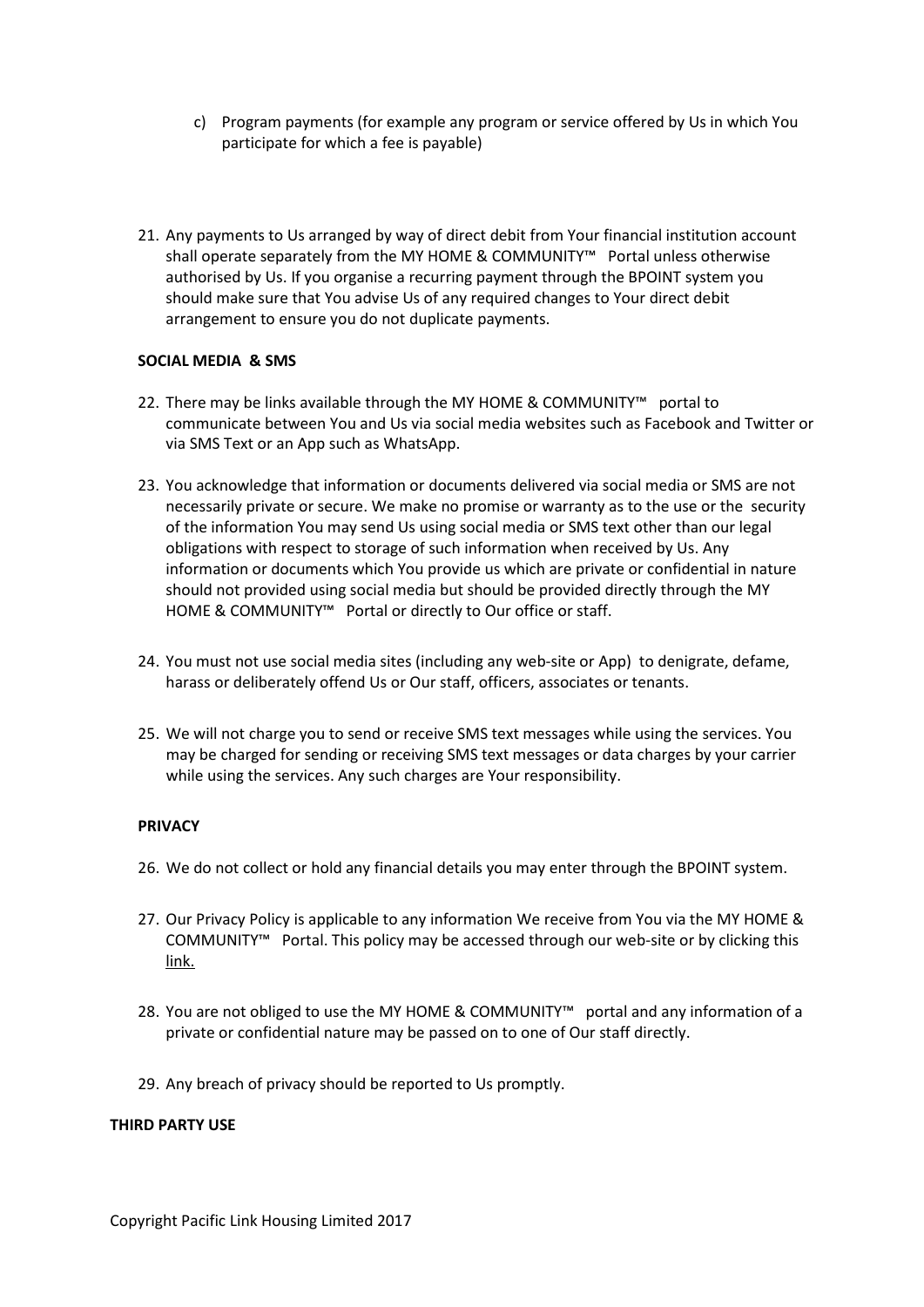- 30. We may at Your request authorise another person nominated by You or otherwise legally entitled to act on Your behalf (the agent) to use the MY HOME & COMMUNITY™ Portal on Your behalf.
- 31. You agree that:
	- a) By using the services and agreeing with these terms, you authorise us to communicate with You by any method authorised by this agreement (including email and SMS text message).
	- b) It is at Our complete discretion whether or not to agree to allowing your nominated agent to access the services on Your behalf;
	- c) It is entirely Your responsibility to appoint an agent who is competent and trustworthy;
	- d) The agent will be allocated separated account details;
	- e) You must not give Your account password to the agent;
	- f) The agent must agree to comply with the terms of this agreement;
	- g) The agent in using the services, may do anything with respect to your account that You may do as authorised by this agreement;
	- h) Anything done by the agent in connection with the services has the same effect as if it had been done by You;
	- i) You are liable for the acts done by the agent in connection with the Use of Your account.

## **YOUR ADDITIONAL OBLIGATIONS**

32. In using the services You agree to:

- a) Comply fully with the terms of this agreement;
- b) Pay any fees associated with your use of the Services and your account (normally We will not charge You for using the MY HOME & COMMUNITY™ Portal but there may be fees or charges imposed by a third party in relation to Your transactions or charges imposed by your telecommunications carrier ) ;
- c) Ensure any information about you, including your contact details, is true, current and complete. If your information changes, you must advise us as soon as practicable (this is an ongoing obligation);
- d) Provide to us in a timely manner all documentation relating to your identity or the identity of those with authority to operate your account if requested by Us;
- e) Not use the Services for any unlawful, fraudulent, deceptive or improper activity;
- f) Cooperate fully with us to investigate any suspected unlawful, fraudulent or improper activity on your account;
- g) Not allow others to use your account without Our express written permission;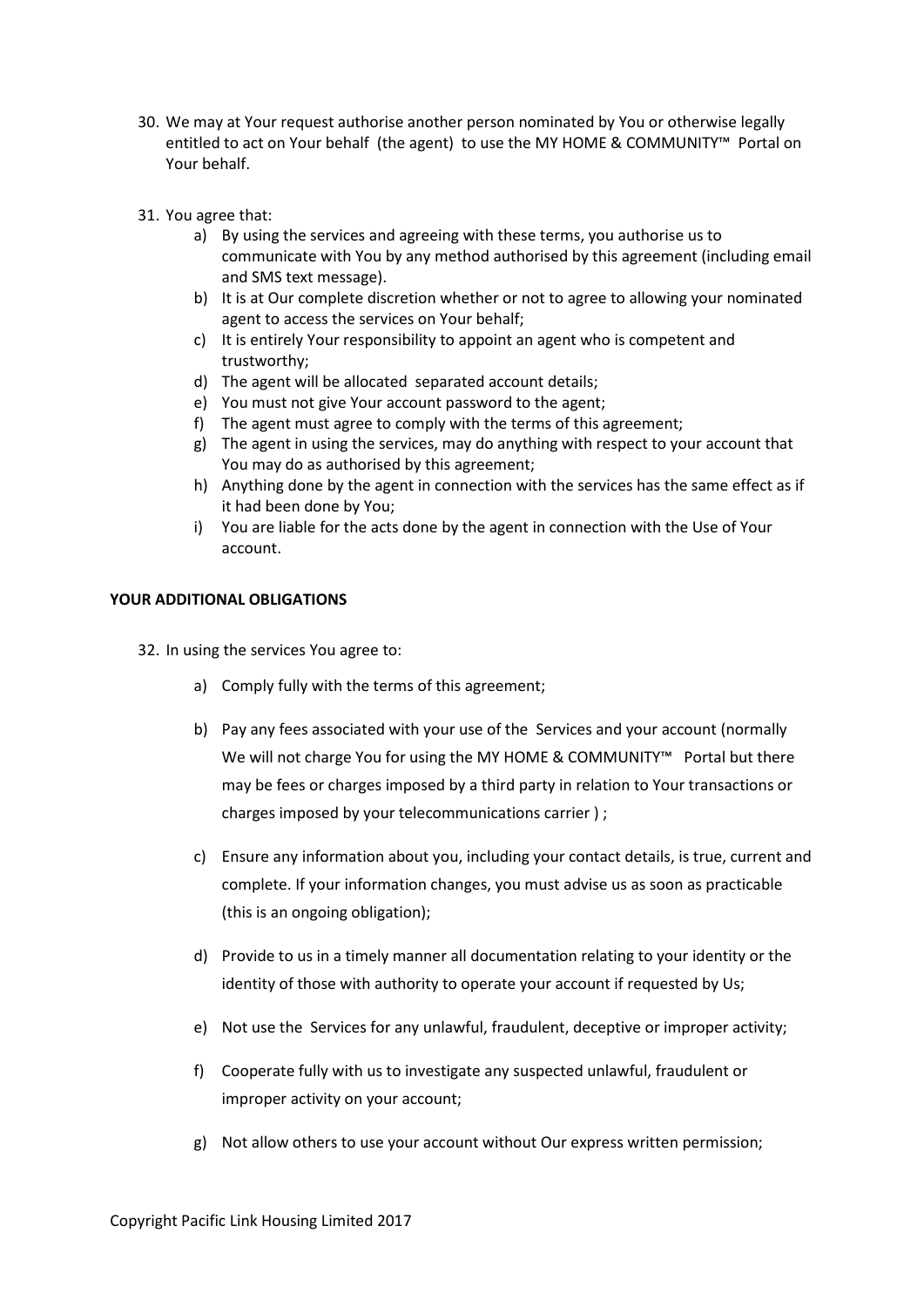- h) Not Provide false, inaccurate or misleading information;
- i) Not to be defamatory, abusive, unlawfully threatening or harassing toward any person;
- j) Not to transmit any computer viruses or malicious code;
- k) Report any suspicious or unauthorised use of your account as soon as you become aware;
- l) Not use the services for any purpose other than the legitimate use authorised by this agreement.
- m) To comply with and abide by the terms of any third party service provider you may use in connection with the services.

## **RELEASE & INDEMNITY**

- 33. You forever release Us from any liability whatsoever with respect to the matters listed at sub-paragraphs a)-c) below for any loss, damage, claim, suit or demand with respect to or in connection with the use of the MY HOME & COMMUNITY™ portal or the services by You, (other than due to a deliberate act or omission by Us and limited to the extent that such loss is caused by such an act or omission) including but not limited to:
	- a) Any breach by You of any term of this agreement;
	- b) Any act or omission by You in connection with using the services;
	- c) Any act or omission of Your agent in connection with using the services.
- 34. You agree to indemnify Us from any liability whatsoever with respect to the matters listed at sub-paragraphs a)-c) below for any loss, damage, claim, suit or demand made against Us with respect to or in connection with the use of the MY HOME & COMMUNITY™ portal or the services by You, (other than due to a deliberate act or omission by Us and limited to the extent that such loss is caused by such an act or omission) including but not limited to:
	- a) Any breach by You of any term of this agreement;
	- b) Any act or omission by You in connection with using the services;
	- c) Any act or omission of Your agent in connection with using the services.
- 35. Each of the matters listed in the preceding clauses pertaining to Release & Indemnity is intended to be a separate and enforceable obligation by You.

# **GENERAL**

- 36. Your access to the MY HOME & COMMUNITY™ Portal is conditional on Your continued compliance with the terms of this agreement.
- 37. Our failure or delay to enforce any right conferred upon Us under this agreement shall not operate as a waiver by Us of such right.
- 38. You acknowledge that we have not offered you any financial advice as to the benefit or otherwise of you using the MY HOME & COMMUNITY™ Portal.